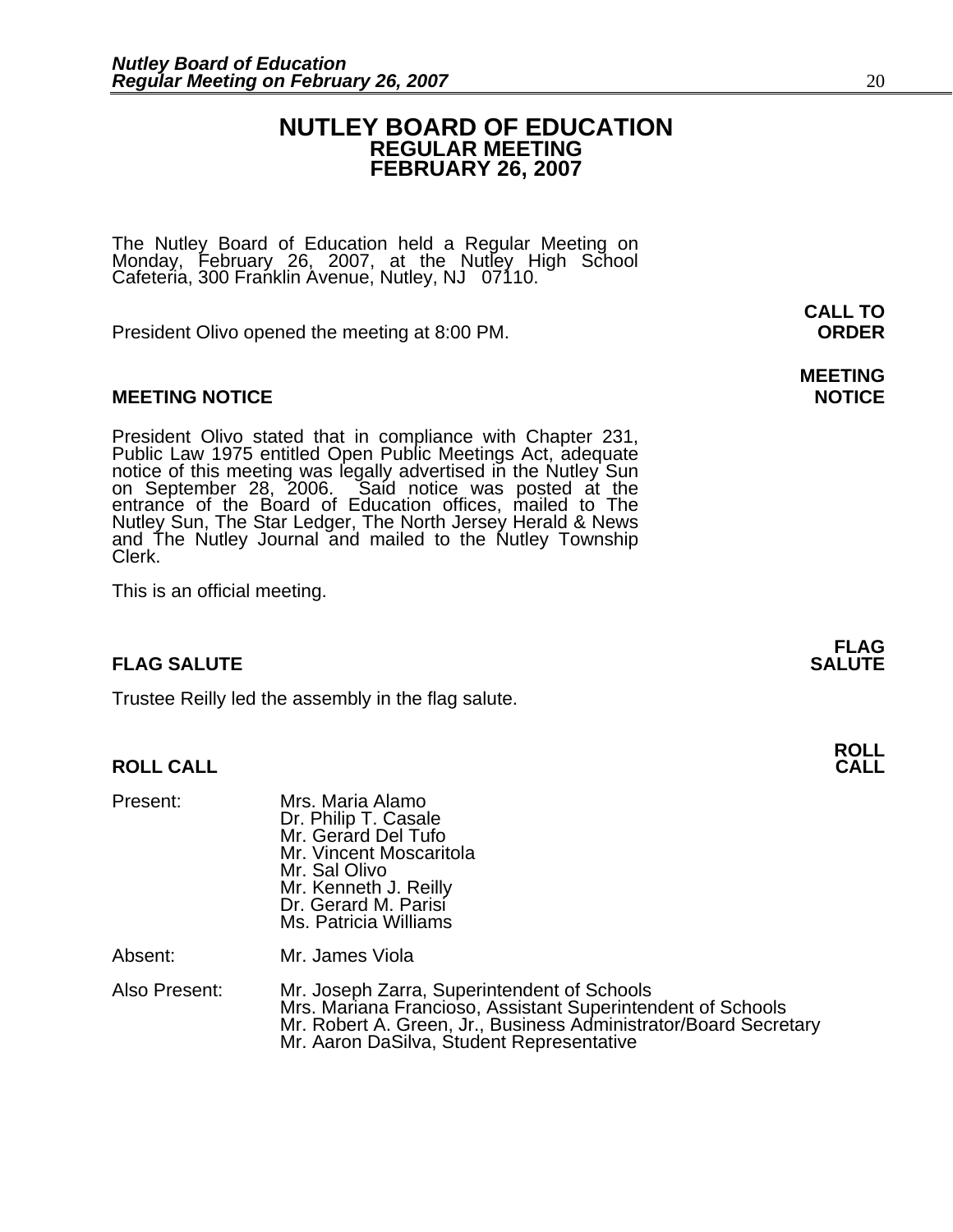## **RECOGNITION OF AWARDS**

Special awards were given to students for both their academic and athletic achievements, Schedule A, which is appended to the minutes of this meeting.

## **RECESS MEETING RECESS**

At 8:55 PM upon the suggestion of President Olivo, Trustee Casale moved, Trustee Reilly seconded, and the Board unanimously approved by voice vote a motion to recess.

### **RECONVENE MEETING RECONVENE**

At 9:00 PM Trustee Del Tufo moved, Trustee Williams seconded, and the Board unanimously approved by voice vote a motion to reconvene the open public meeting.

# **APPROVAL OF MINUTES APPROVE**

BE IT RESOLVED that the Board of Education approves the following minutes:

 February 12, 2007 - Conference/Special Meeting February 12, 2007 - Closed Executive Session January 22, 2007 - Regular Meeting January 22, 2007 - Closed Executive Session

Trustee Reilly moved, Trustee Del Tufo seconded, and the Board unanimously approved by voice vote a motion to approve the minutes as listed.

### **CORRESPONDENCE CORRESPONDENCE**

A thank-you note from Assemblyman Scalera for the Board's expression of sympathy on the passing of his father.

A thank-you note from Roe Clerico for the Board's expression of sympathy on the passing of her mother.

A variance notice regarding property at 119 Crestwood Avenue being 200 feet within school property.

## **SUPERINTENDENT'S REPORT SUPT'S REPORT A**

Superintendent Zarra presented the Superintendent's Report dated February 26, 2007, Schedule A, which is appended to the minutes of this meeting, and briefly summarized its contents.

### **RECOGNITION OF A AWARDS**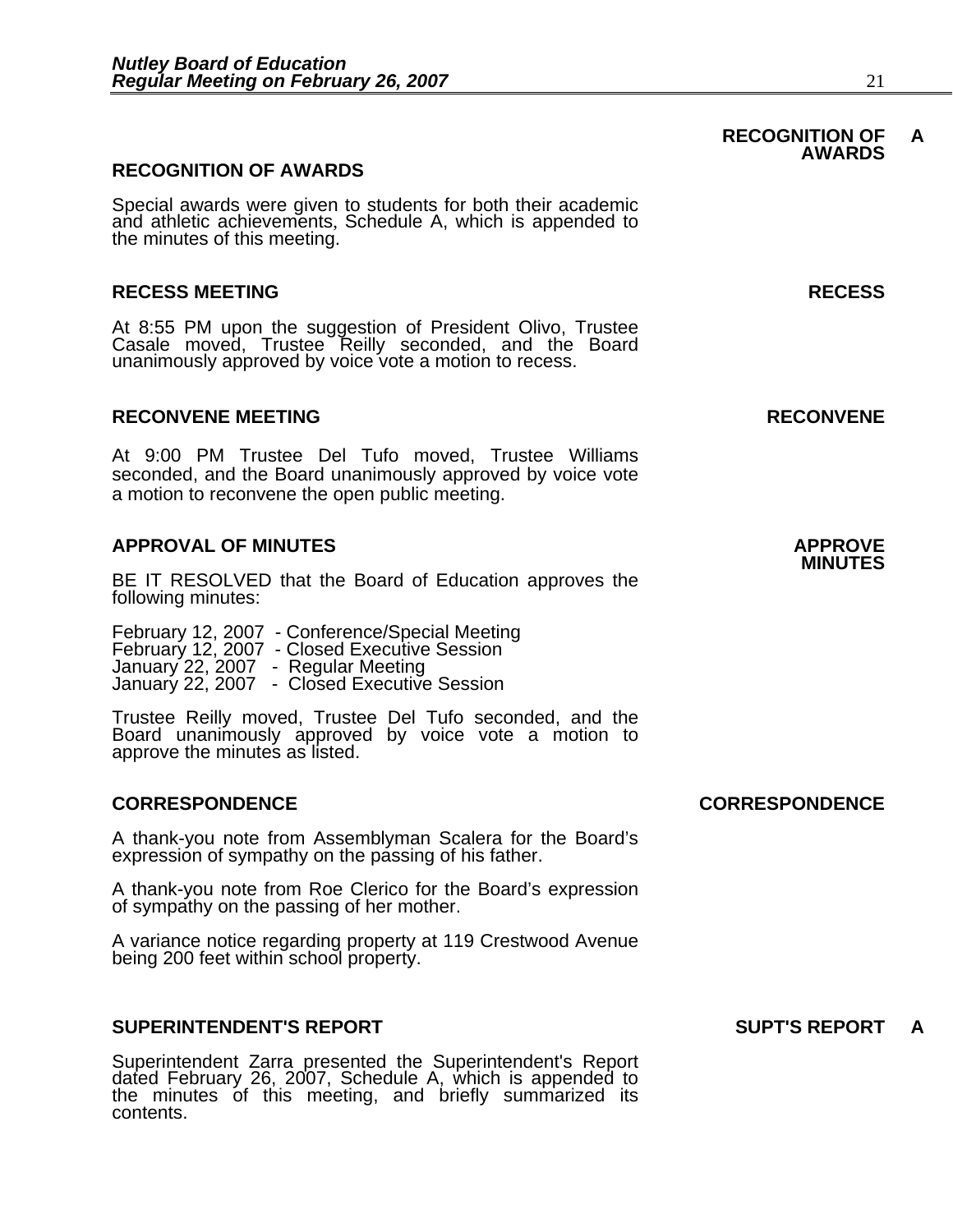# **BOARD SECRETARY'S REPORT**

Board Secretary Green introduced his assistant Mike DeVita who then gave a Food Service Report. In summary, the food service is saving the district money and it is projected that the guarantee will be met.

Time was allowed for comments and questions from the Board.

# **COMMITTEE REPORTS REPORTS**

| Aaron DeSilva                                              | - Student Representative Report |
|------------------------------------------------------------|---------------------------------|
| <b>Trustee Del Tufo</b>                                    | - Facilities Committee          |
| <b>Trustee Del Tufo</b><br>(On behalf of<br>Trustee Viola) | - Negotiations Committee        |
| <b>Trustee Casale</b>                                      | - Finance Committee             |
| <b>Trustee Parisi</b>                                      | - Personnel Committee           |

Trustee Alamo - Academic Committee

Time was allowed for comments and questions from the Board after each committee report.

A discussion ensued on the topic of school uniforms among the Board. A copy of a survey on school uniforms was requested by the Board for review.

# **HEARING OF CITIZENS (Resolutions Only) HEARING OF CITIZENS**

Time was allowed for comments and questions from the public on resolution items only.

# **SUPERINTENDENT'S RESOLUTIONS** *SUPERINTENDENT'S*

Superintendent Zarra removed Resolution 11 – Approval of Calendars – 2007-08 School Year from the agenda.

Trustee Parisi moved, Trustee Moscaritola seconded, a motion that the Board approves the Superintendent's Resolutions numbers 1 through 10 and 12 through 14 as listed below.

Resolutions 1 through 10 and 12 through 14 were approved by roll call vote with the following exceptions:

1. Trustees Reilly and President Olivo abstained on Resolution 10  $\stackrel{\sim}{\text{}}$  Extra Compensation.

# **BOARD SECRETARY'S**

# **COMMITTEE**

# **RESOLUTIONS**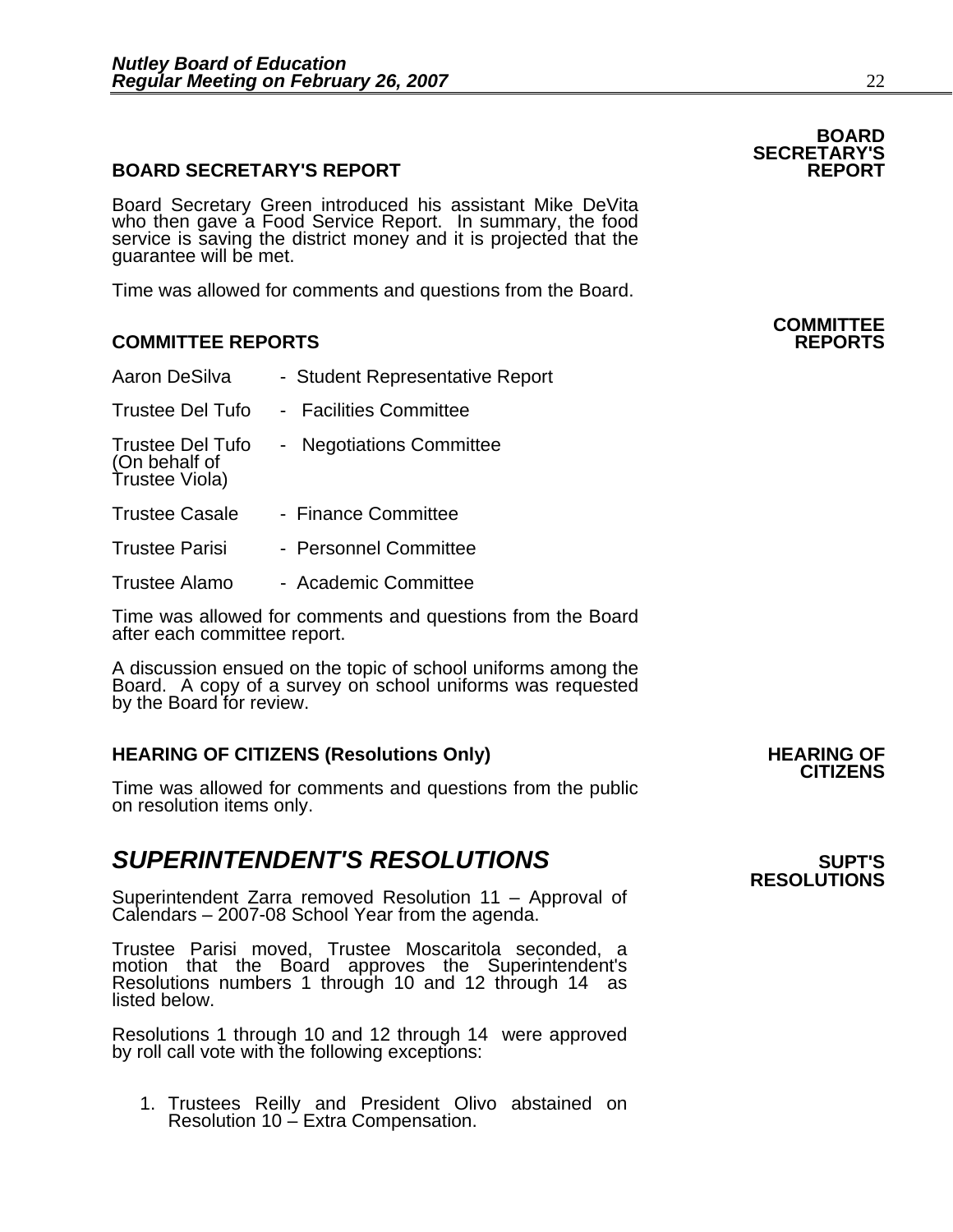BE IT RESOLVED that the Board of Education approves the acceptance of the retirement of the following personnel, effective July 1, 2007:

Rachel Daly -Elementary Teacher Arlene Nardiello-Carey<br>Jeanne Neilley

Anne Laudadio -Elementary Art Teacher<br>Sally Magin -Elementary Teacher (Sp -Elementary Teacher (Spec. Ed.)<br>-Elementary Teacher Jeanne Neilley **1998 -Middle School Teacher**<br>Keiko Ohtaka **-Speech Therapist** -Speech Therapist

# 2. **RESIGNATIONS – Athletics**

BE IT RESOLVED that the Board of Education approves the resignation of the following coaches:

| Judith Ann McIntyre | -Assistant Crew Coach         |
|---------------------|-------------------------------|
| Mario Peluso        | -Assistant Football Coach     |
| Valerie Piacenza    | -Assistant Cheerleading Coach |

# 3. **LEAVE OF ABSENCE – Teacher**

BE IT RESOLVED that the Board of Education approves an extension of a childrearing leave of absence for Mrs. Nicole Crowe from February 15, 2007 through March 30, 2007, with a return date of April 2, 2007.

# 4. **LEAVE OF ABSENCE – Teacher**

BE IT RESOLVED that the Board of Education approves a childrearing leave of absence for Mrs. Bethany Anne Turro effective March 19, 2007 through June 8, 2007, with a return date of June 11, 2007.

# 5. **APPOINTMENT – BOE Extended Day Program**

BE IT RESOLVED that the Board of Education approves the<br>appointment of Ms. Elizabeth DeMunno as a part-time<br>substitute Child Care Aide for the 2006-07 school year at the<br>hourly rate of \$12.75, effective February 27, 2007.<br>

# 6. **APPOINTMENTS – Teacher Substitutes**

BE IT RESOLVED that the Board of Education approves the appointments of the teacher substitutes listed on the attached Schedule B for the 2006-07 school year.

**TEACHER** 

**LEAVE OF ABSENCE** 

## **LEAVE OF ABSENCE TEACHER**

**APPOINT BOE EXTENDED DAY**

# **TEACHER SUBS**

### **RETIREMENTS PROF STAFF**

**RESIGNATION ATHLETICS**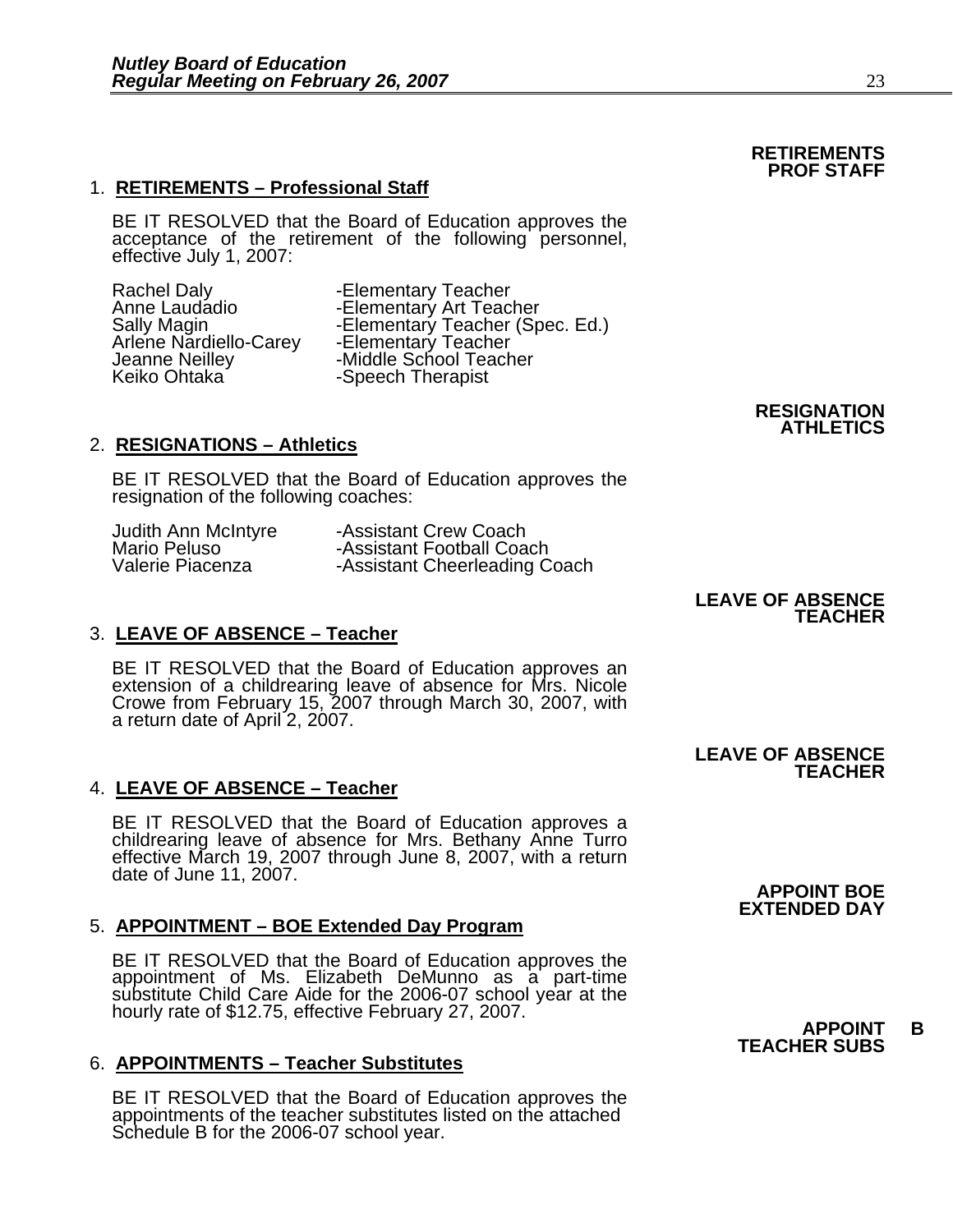# 7. **APPOINTMENT – Athletics**

BE IT RESOLVED that the Board of Education approves the appointment of Mrs. Jill Divilio as Assistant Crew Coach for the 2006-07 school year, at the salary of \$4,850 Step 4, in accordance with the 2006-07 Athletic Salary Guide.

# 8. **APPOINTMENTS – Volunteer Coach**

BE IT RESOLVED that the Board of Education approves the appointments for the personnel listed below for the 2006-07 school year:

Amanda Giordano -Volunteer Softball Coach -Volunteer Crew Coach

## 9. **APPOINTMENTS – Substitutes**

BE IT RESOLVED that the Board of Education approves the following substitutes for the 2006-07 school year:

School Aide:

Norma Arteaga-Pezo Lisa Marie DeToma

School Bus Aide:

Leah Lehansky **EXTRA** 

### 10. **EXTRA COMPENSATION**

BE IT RESOLVED that the Board of Education approves the following personnel be paid extra compensation in the amounts indicated for services rendered:

### **PAYMENT FOR HEALTH DYNAMICS CLASSES – Month of January, 2007**

Rose Cioffi **\$250.00** 

## **PAYMENT FOR ZERO PERIOD BASIC SKILLS MATH CLASSES – Month of January, 2007**

| Leann Martin   | \$336.00 |
|----------------|----------|
| David Sorensen | 336.00   |

**APPOINT** 

 **VOLUNTEER COACH**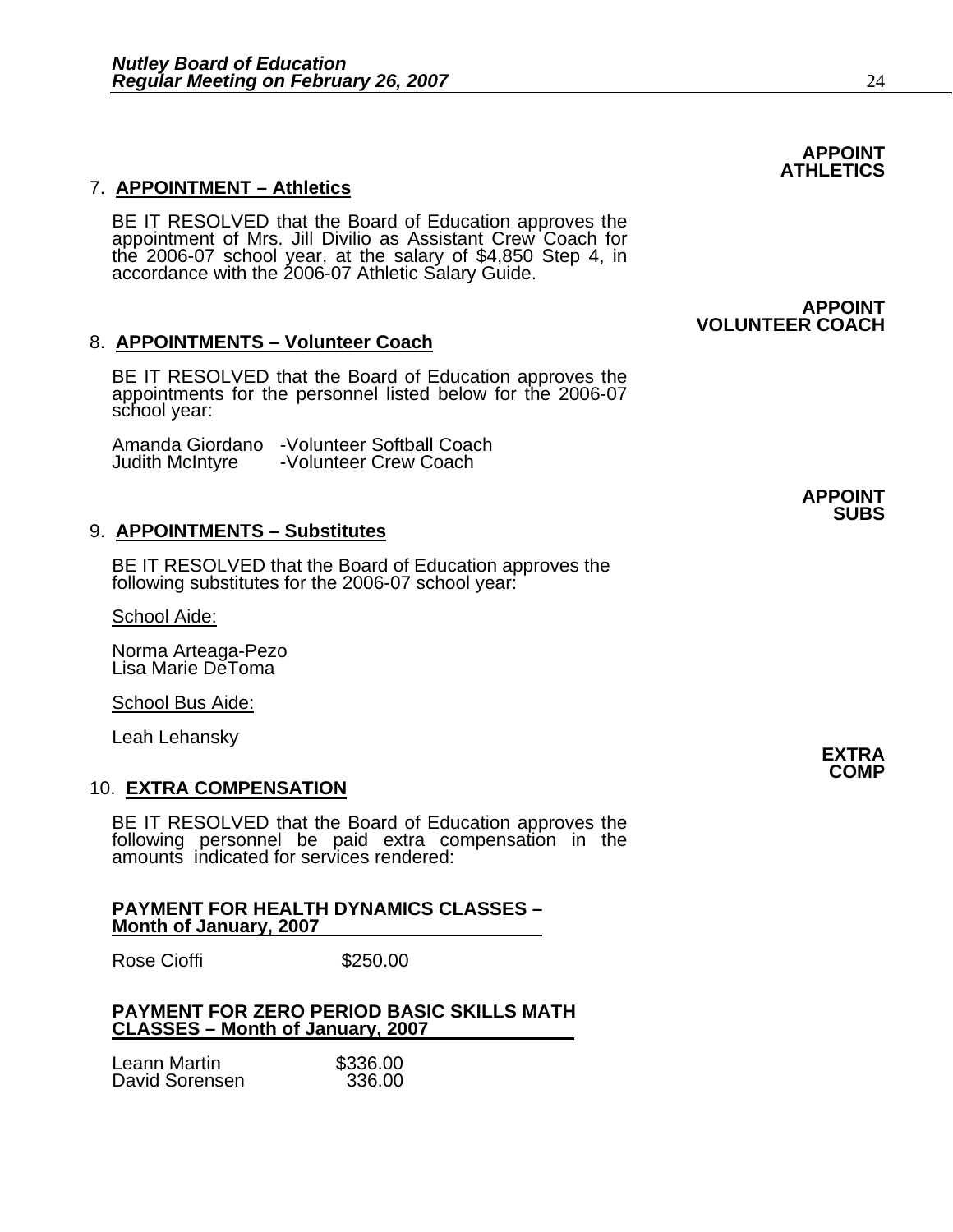### **PAYMENT FOR SPEAKER INSTALLATION –FMS – January 23, 24, 30, 31, 2007**

John Schwarz \$737.77

### **PAYMENT FOR FAMILY MATH PROGRAM – During Weeks of January 8 to January 31, 2007**

| <b>Dolores Contreras</b> | \$540.48 |
|--------------------------|----------|
| Carla Cullari            | 540.48   |
| Doreen Holland           | 540.48   |
| <b>Sheryl Holly</b>      | 540.48   |
| Courtney Jousset         | 540.48   |
| Marcy McKenzie           | 540.48   |
| Rebecca Olivo            | 540.48   |
| Christina Osieja         | 540.48   |
| Lorraine Rubinstein      | 540.48   |
| Kevin Smyth              | 540.48   |

# **PAYMENT FOR STAR LAB – February 3, 2007**

| Carol Perrone  | \$315.28 |
|----------------|----------|
| Joanne Tibaldo | 315.28   |

### **PAYMENT FOR MENTORING NOVICE TEACHERS – 2005-06 and 2006-07 school year**

| <b>Denise Cleary</b>          | \$550.00 |
|-------------------------------|----------|
| Michele Cristantiello         | 550.00   |
| <b>Carol Gurney</b>           | 550.00   |
| <b>Arlene Nardiello-Carey</b> | 550.00   |
| Jill Sorensen                 | 550.00   |
| Jenifer Wilson                | 550.00   |

### **CUSTODIAL COMMITTEE PAYMENT – January 24, 2007**

| <b>Steven Farese</b>         | \$30.00 |
|------------------------------|---------|
| <b>Allan Heinis</b>          | 30.00   |
| Lawrence T. Koster           | 30.00   |
| <b>Christopher Weinstein</b> | 30.00   |

### **CENTRAL DETENTION COVERAGE – Month of January, 2007**

## **High School**

| <b>Frank DiPiano</b> | \$ 56.31 |
|----------------------|----------|
| Lori Ferrara         | 168.93   |
| Michael Russomanno   | 187.70   |
| <b>Heather Syme</b>  | 56.31    |
| Michael Tirrito      | 93.85    |
| Lisa Vallo           | 262.78   |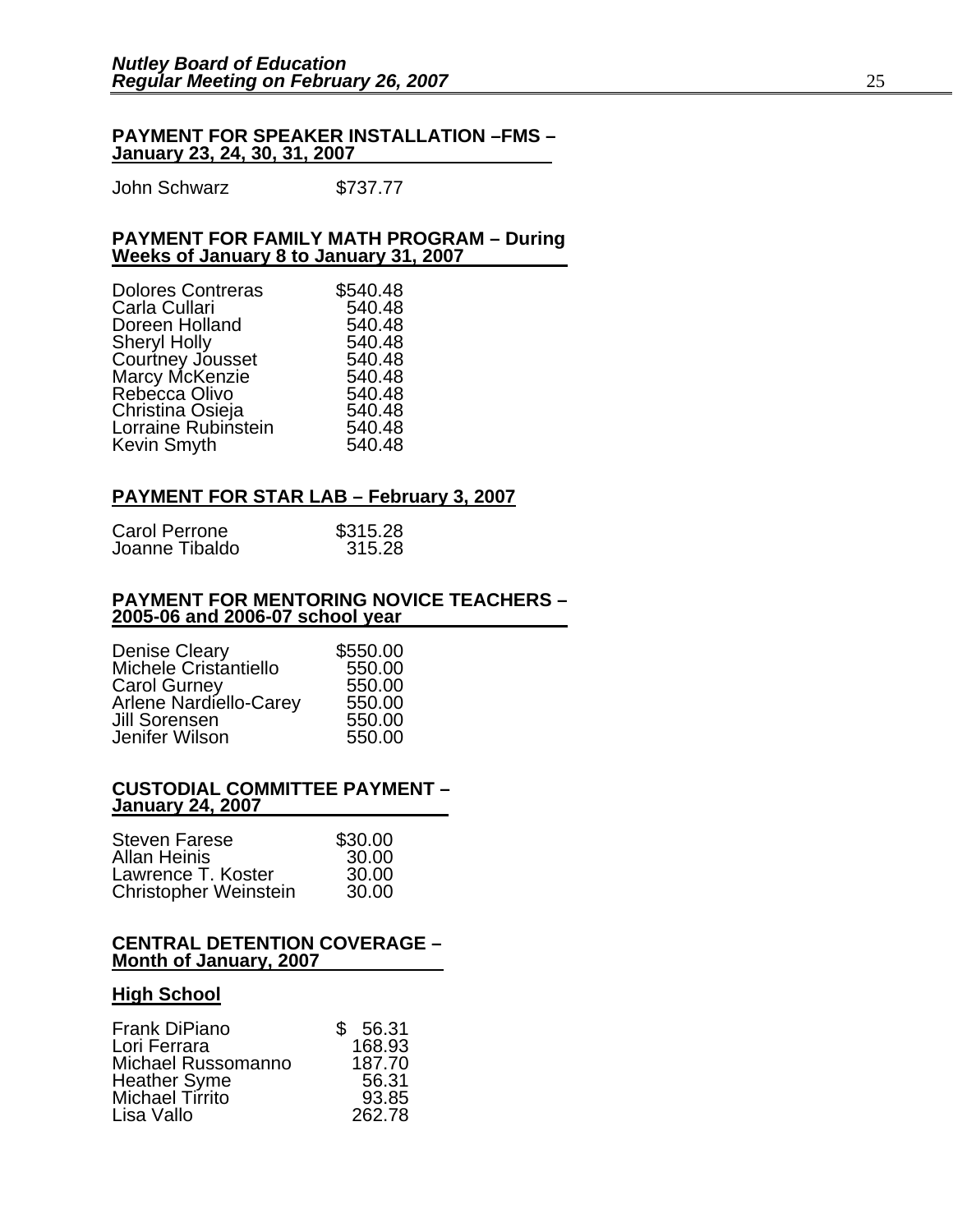## **Franklin School**

| Jennifer Ambrose  | \$37.54 |
|-------------------|---------|
| Joseph Cappello   | 56.31   |
| <b>Tracy Egan</b> | 150.16  |
| Louis Manganiello | 56.31   |
| Nicholas Norcia   | 37.54   |
| Laura Reilly      | 18.77   |
| Luann Zullo       | 37.54   |

### **SATURDAY MORNING SUSPENSIONS – Month of January, 2007**

### **High School**

| Joseph Affinito                  | \$270.24 |
|----------------------------------|----------|
| Lori Ferrara                     | 313.80   |
| Marcellino Marra NHS(FMS) 313.80 |          |
| David Sorensen                   | 78.45    |
| Lisa Vallo                       | 235.35   |

## **Franklin School**

| Joseph Cappello    | 156,90 |                     |
|--------------------|--------|---------------------|
| Melissa Echevarria | 78.45  |                     |
| Nicole Flynn       | 78.45  |                     |
|                    |        | <b>REMOVED FROM</b> |

**AGENDA** 

# 11. **APPROVAL OF CALENDARS – 2007-08 School Year**

BE IT RESOLVED that the Board of Education approves the adoption of the following attached calendars for the 2007-08 school year:

School Calendar **-Schedule C** Calendar for Twelve-Month Employees -Schedule D

# 12. **APPROVAL OF STIPEND**

BE IT RESOLVED that the Board of Education approves the stipend for the Black Seal License of \$500 (prorated) for Edward Miller effective January 5, 2007.

# 13. **LONGEVITY PAY**

BE IT RESOLVED that the Board of Education approves the following longevity payment:

Allan Heinis -\$1,400(prorated)-Eff.March 1, 2007 (10 yrs.) Lisa Maniscalco -\$2,900(prorated)-Eff.Jan.1,2007 (20 yrs.)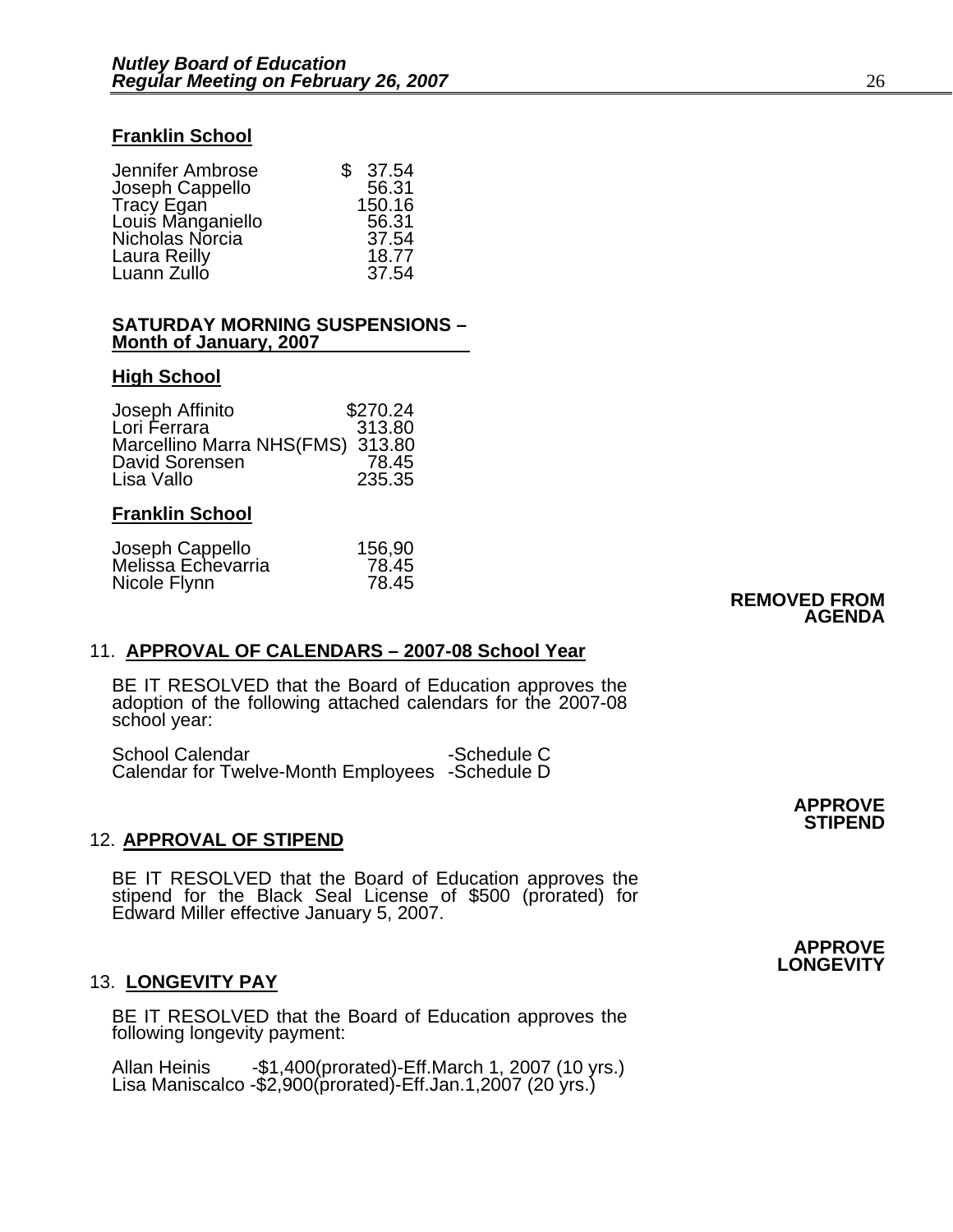### **SPECIAL CLASS PLACEMENT**

# 14. **SPECIAL CLASS PLACEMENT – Educationally Disabled Student**

BE IT RESOLVED that the Board of Education authorizes the attendance of students in out-of-district special education classes for the 2006-07 school year as follows:

| School                               | No. of | <b>Students Classification</b> | Effective<br>Date | Tuition             |
|--------------------------------------|--------|--------------------------------|-------------------|---------------------|
| Clearview School 1<br>Wayne, NJ      |        | <b>SLD</b>                     |                   | 2/15/07 \$16,563.75 |
| <b>Clearview School</b><br>Wayne, NJ |        | MD                             |                   | 2/26/07 \$16,122.05 |

### 15. **Memorial Mrs. Irene Lichtenberg**

Trustee Alamo moved, and Trustee Willliams seconded, the following resolution. Upon being put to a roll call vote the resolution was approved.

WHEREAS, it is with a sense of deep sorrow and regret that the Nutley Board of Education records the death of Mrs. Irene Lichtenberg on February 6, 2007, and

WHEREAS, Mrs. Lichtenberg was employed by the Nutley Board of Education for over 20 years, retiring as a school bus driver.

WHEREAS, Mrs. Lichtenberg won the respect of all those with whom she came in contact for her dedication to the Nutley School District,

NOW, THEREFORE, BE IT RESOLVED, That the Board of Education of the Township of Nutley extends deepest sympathy to the members of her family, and

BE IT FURTHER RESOLVED , That this resolution be made a part of the minutes of this meeting and a copy sent to the members of her family.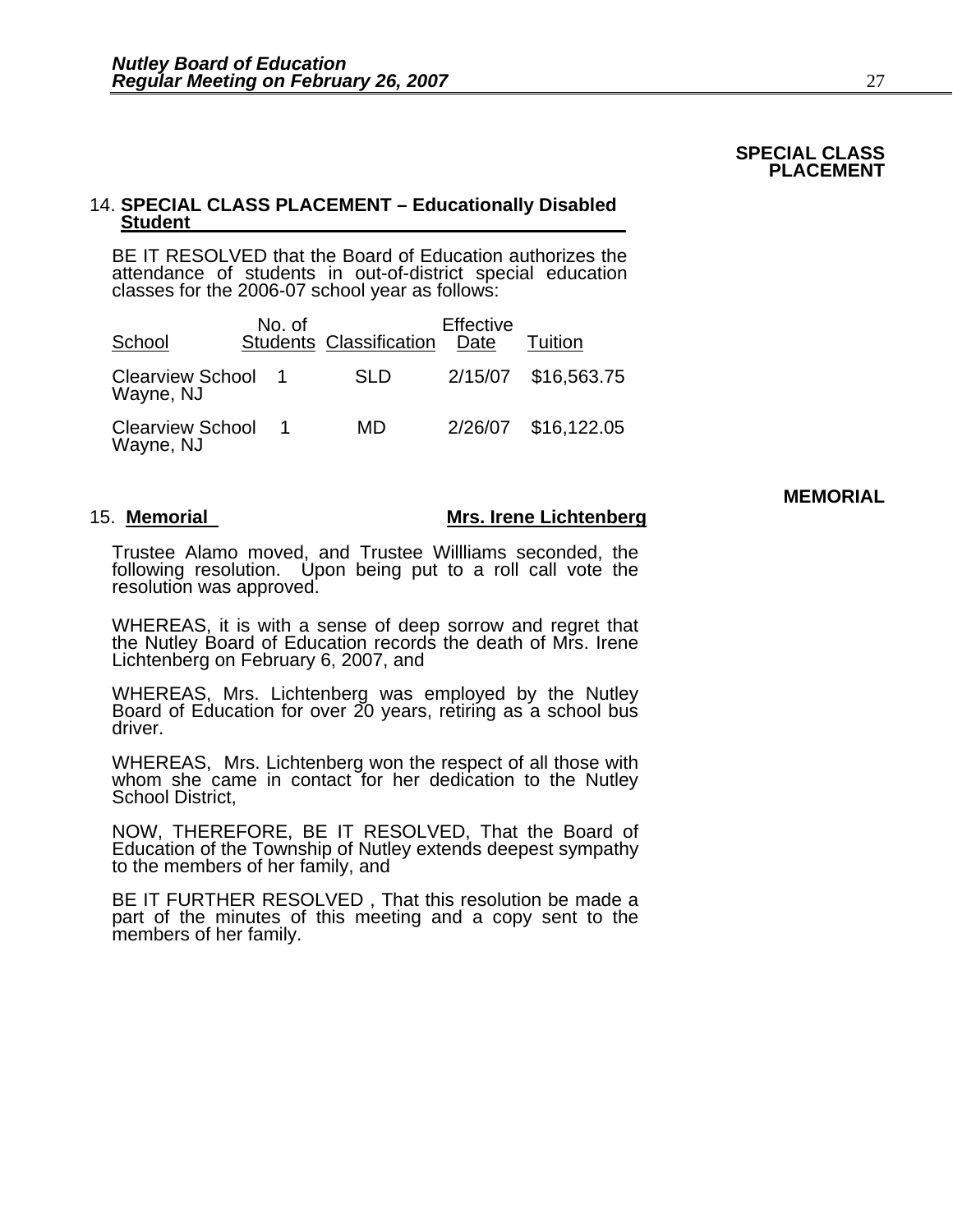# **BOARD SECRETARY'S RESOLUTIONS** RESOLUTIONS

Trustee Moscaritola moved, Trustee Casale seconded, a motion that the Board Table Resolution 13 – Resolution Authorizing Proposal for Certain Financial Advisory Services<br>Adopted by the Board of Education of the Township of Nutley in<br>the County of Essex, New Jersey.

Upon being put to a vote the motion did not carry due to a tie vote with Trustees Alamo, Del Tufo, Williams and President Olivo voting "No" and Trustees Casale, Moscaritola, Parisi and Reilly voting "Yes".

Trustee Del Tufo moved, Trustee Parisi seconded, a motion that the Board approves the Board Secretary's Resolutions numbers 1 through 18 as listed below.

Resolutions 1 through 18 were unanimously approved by roll call vote with the following exceptions:

1. Trustee Reilly abstained on Resolution 3 – Bills and Mandatory Payment – check #72267.

2. Trustee Moscaritola abstained on Resolution 3 – Bills and Mandatory Payment – check #72205.

3. Trustees Casale and Moscaritola voted "No" on Resolution 12 – Approval of Agreement with DCM Architect & Engineering LLC and Resolution 13 - Resolution Authorizing Proposal for Certain Financial Advisory Services<br>Adopted by the Board of Education of the Township of<br>Nutley in the County of Essex, New Jersey.

# 1. **SECRETARY & TREASURER'S REPORT**

BE IT RESOLVED that the Board of Education approves the<br>acknowledgement and acceptance of the reports of the Board<br>Secretary (Appendix A) and Treasurer of School Monies (Appendix B) for the period of January 31, 2007.

# 2. CERTIFICATION OF MAJOR ACCOUNT FUND STATUS

BE IT RESOLVED that pursuant to NJAC 6A:23-2.11(c) 4, the<br>Nutley Board of Education certifies that as of January 31, 2007,<br>after review of the Secretary's monthly financial report<br>(Appropriations section) and upon consulta meet the district's financial obligations for the remainder of the fiscal year. (Major funds are General Fund, Capital Outlay and Debt Service.)

# **SECY. & TREAS. A**

# **BOARD SECRETARY'S**

# **CERTIFICATION**

**FUND STATUS**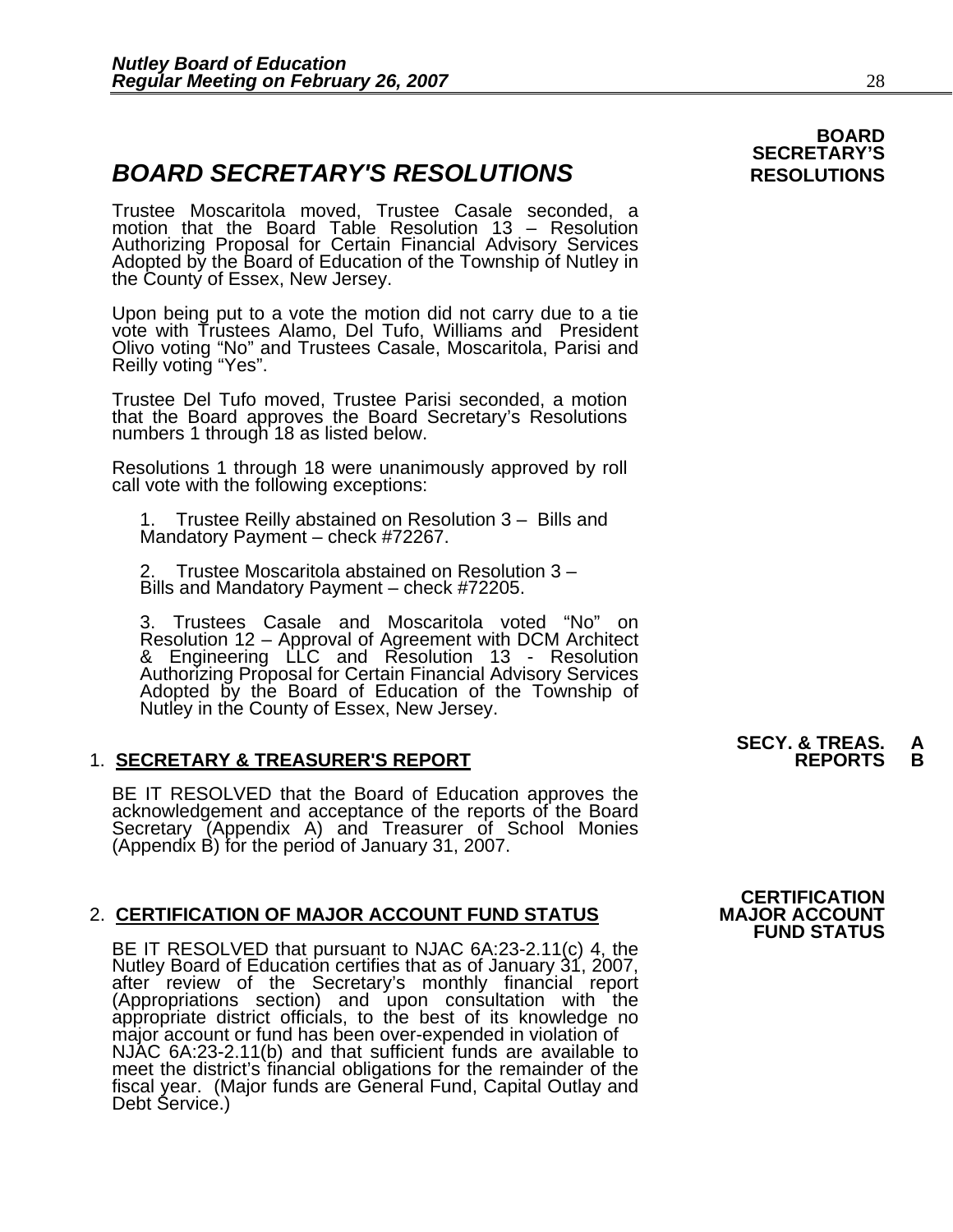# 3. BILLS AND MANDATORY PAYMENTS **MANDATORY C**

BE IT RESOLVED that the Board of Education approves the payment of bills and mandatory payments dated February 27, 2007 in the total amount of \$6,947,313.13 (Appendix C).

# 4. **REQUESTS FOR USE OF SCHOOL BUILDINGS AND USE OF BUILDINGS D**

BE IT RESOLVED that the Board of Education approves the requests for the use of school buildings and grounds (Appendix D), that conform to the rules and regulations set by the Board of Education.

# 5. **TRANSFER SCHEDULE TRANSFER E SCHEDULE**

BE IT RESOLVED that the Board of Education approves, in compliance with NJAC 6A:23-2.11(c)3ii, and NJSA 18A:22-8-1, the transfers in the 2006-07 budget dated January 31, 2007 in the amount of \$150,053.51 as appended (Appen

# 6. **TRANSPORTATION AGREEMENTS**

BE IT RESOLVED that the Nutley Board of Education approves<br>the Board Secretary to be authorized to enter into transportation agreements with contractors, other school districts or the Essex County Educational Services Commission for the transportation of Special Education students for the 2007-08 school year, and

BE IT FURTHER RESOLVED that any such agreements be presented for ratification at the next succeeding meeting of the Board of Education.

# 7. **ADOPTION OF POLICY (Second Reading)**

BE IT RESOLVED that the Board of Education adopts the following policy (second reading) on file in the Business Office:

Policy # 5330 Administration of Medication (Appendix F)

# 8. **ADOPTION OF POLICY (First Reading)**

BE IT RESOLVED that the Board of Education adopts the following policies (first reading) on file in the Business Office:

Policy #2412 Homebound Instruction (Appendix G)

# **BILLS &**

# **GROUNDS AND GROUNDS**

## **TRANPORTATION AGREEMENTS**

# **ADOPT POLICY F**  2<sup>ND</sup> READING

# **ADOPT POLICY G,H 1ST READING I,J**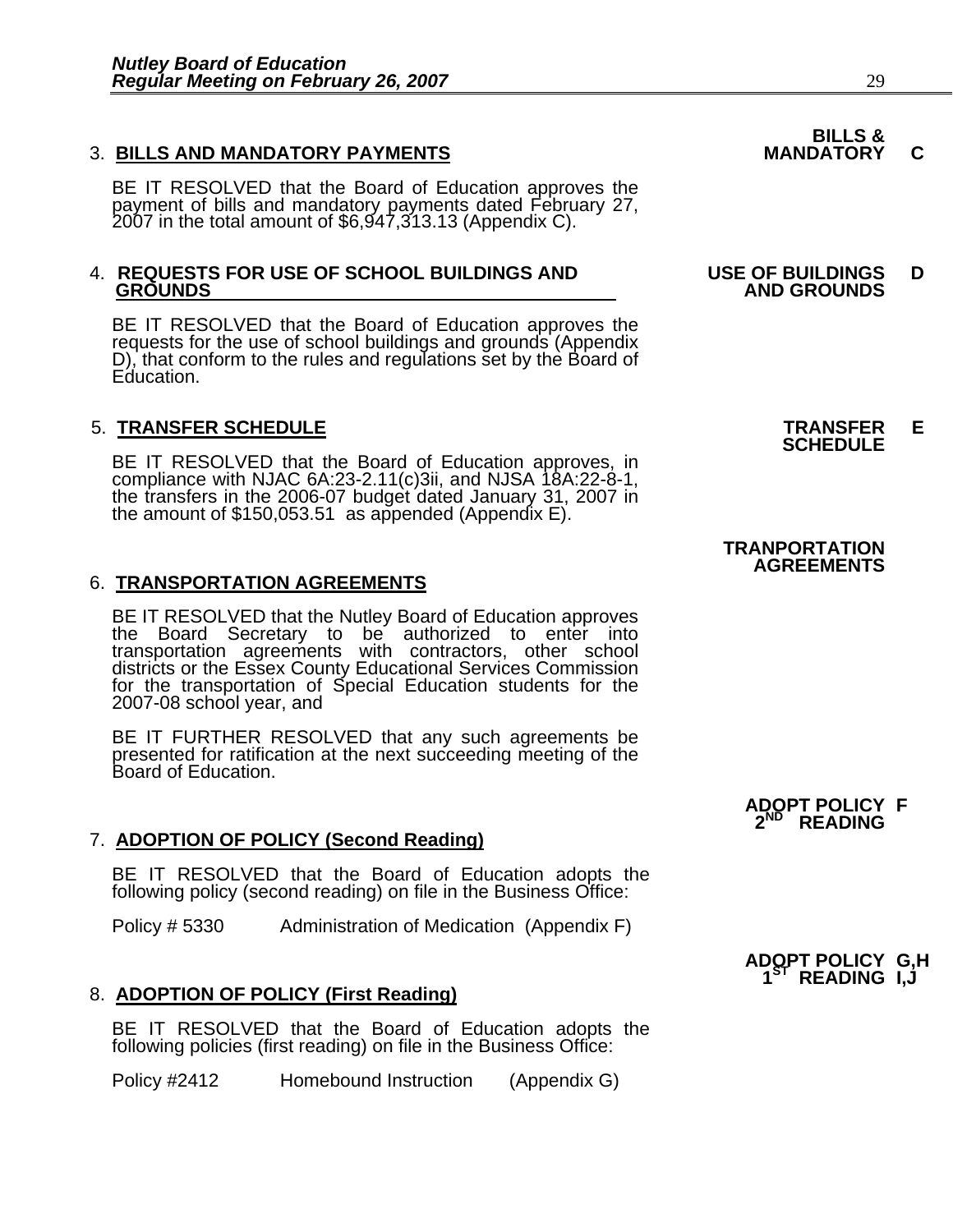| <b>Policy #2417</b> | <b>Pupil Intervention and<br/>Referral Services</b>                                | (Appendix H) |
|---------------------|------------------------------------------------------------------------------------|--------------|
| <b>Policy #2481</b> | Home or Out-of-School<br><b>Instruction for General</b><br><b>Education Pupils</b> | (Appendix I) |
| Policy #7441        | Electronic Surveillance in<br>School Buildings and<br>School Grounds               | (Appendix J) |

# **APPROVE CHANGE ORDER K**

### 9. **APPROVAL OF CHANGE ORDER FOR ADDITIONS AND ALTERATIONS TO FRANKLIN MIDDLE SCHOOL**

BE IT RESOLVED that the Board of Education approves the recommendations from DCM Architecture, Inc., our Architect, and Tri-Tech Engineering, our Construction Manager, for Change Order #1 through Change Order #6, on file in the Business Office (Appendix K), for Additions and Alterations to Franklin Middle School. The contract with Sparta Steel Corporation will reflect an increase in the amounts as follows:

|                 | Date    | Amount         |
|-----------------|---------|----------------|
| Change Order #1 | 11/5/06 | \$<br>937.56   |
| Change Order #2 | 11/5/06 | \$<br>3,054.17 |
| Change Order #3 | 11/5/06 | \$<br>2,665.57 |
| Change Order #4 | 11/5/06 | \$<br>1,324.03 |
| Change Order #5 | 6/26/06 | \$<br>9,497.44 |
| Change Order #6 | 11/6/06 | \$<br>1,914.31 |

# **APPROVE CHANGE ORDER L**

### 10. **APPROVAL OF CHANGE ORDER FOR ADDITIONS AND ALTERATIONS TO FRANKLIN MIDDLE SCHOOL**

BE IT RESOLVED that the Board of Education approves the recommendations from DCM Architecture, Inc., our Architect, and Tri-Tech Engineering, our Construction Manager, for<br>Change Order #5 and Change Order #7 through Change<br>Order #12, on file in the Business Office (Appendix L), for<br>Additions and Alterations to Franklin Middle School. Th contract with Chanree Construction Co., Inc. will reflect an increase in the amount as follows:

Change Order #5 8/23/06 \$ 10,441.78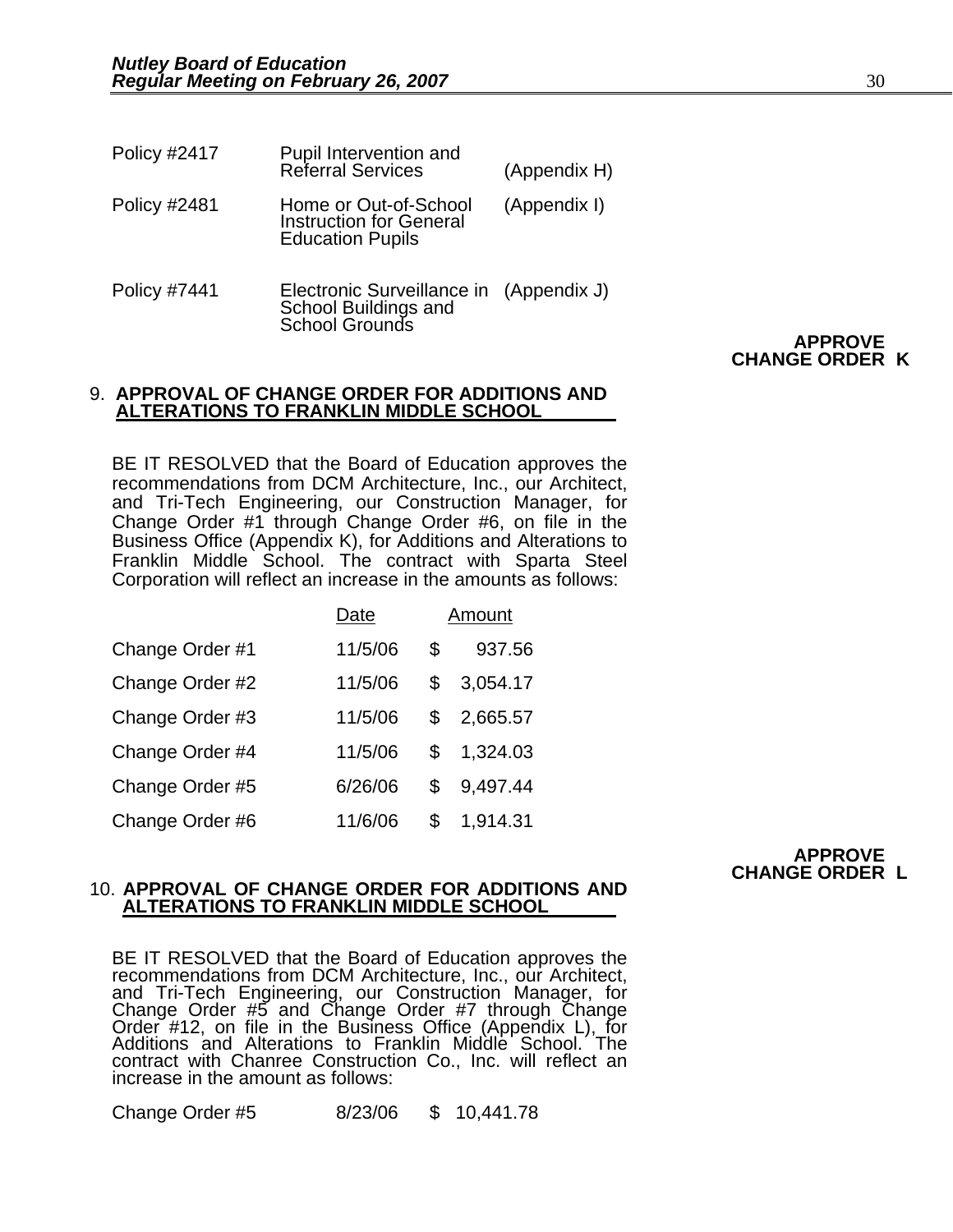| Change Order #7  | 1/18/07 | $^{\circ}$   | 290.00     |
|------------------|---------|--------------|------------|
| Change Order #8  | 1/23/07 | \$           | 6,882.36   |
| Change Order #9  | 1/23/07 | $\mathbb{S}$ | 4,353.77   |
| Change Order #10 | 1/23/07 |              | \$2,467.95 |
| Change Order #11 | 1/23/07 | $^{\circ}$   | 6,358.45   |
| Change Order #12 | 1/23/07 | $\mathbb{S}$ | 3,632.43   |

### **APPROVE AGREEMENT CVM ENGINEERS**

## 11. **APPROVAL OF AGREEMENT – CVM Engineers**

BE IT RESOLVED that the Board of Education, upon attorney review and approval, approve the Proposal Memorandum for Engineering Services for CVM Engineers to implement a program of repairs and improvements to various school buildings in accordance with the recently passed referendum as<br>follows:

Fees & Expenses:

| Professional Services - fixed fee:                                                                                                                | \$1,073,750 |
|---------------------------------------------------------------------------------------------------------------------------------------------------|-------------|
| CVM direct reimbursable expenses (automobile<br>travel, lodging, meals, document reproduction,<br>photographic, over-night delivery) - NTE limit: | 50,000      |
| Contractor direct reimbursable expenses (labor,<br>incidental materials, equipment rentals, and<br>per diems) - NTE limit:                        | 40,000      |
| Material testing direct expenses (field and/or<br>laboratory examination and testing) – NTE<br>limit:                                             | 5,000       |
| <b>Grand Total Fees &amp; Expenses</b>                                                                                                            | \$1,168,750 |
|                                                                                                                                                   |             |

### **APPROVE AGREEMENT DCM ARCHITECT**

### 12. **APPROVAL OF AGREEMENT – DCM ARCHITECT & ENGINEERING LLC**

BE IT RESOLVED that the Board of Education, upon attorney review and approval, approve the standard form of agreement<br>between the Nutley Board of Education and DCM Architect & Engineering, LLC for the additions and rehabilitation of six schools in the Nutley School District as follows:

> Fixed Fees of \$1,925,000 based on 8.5% of the construction cost budgeted plus contingencies.

Partial fee for services prior to referendum approval shall be \$60,000.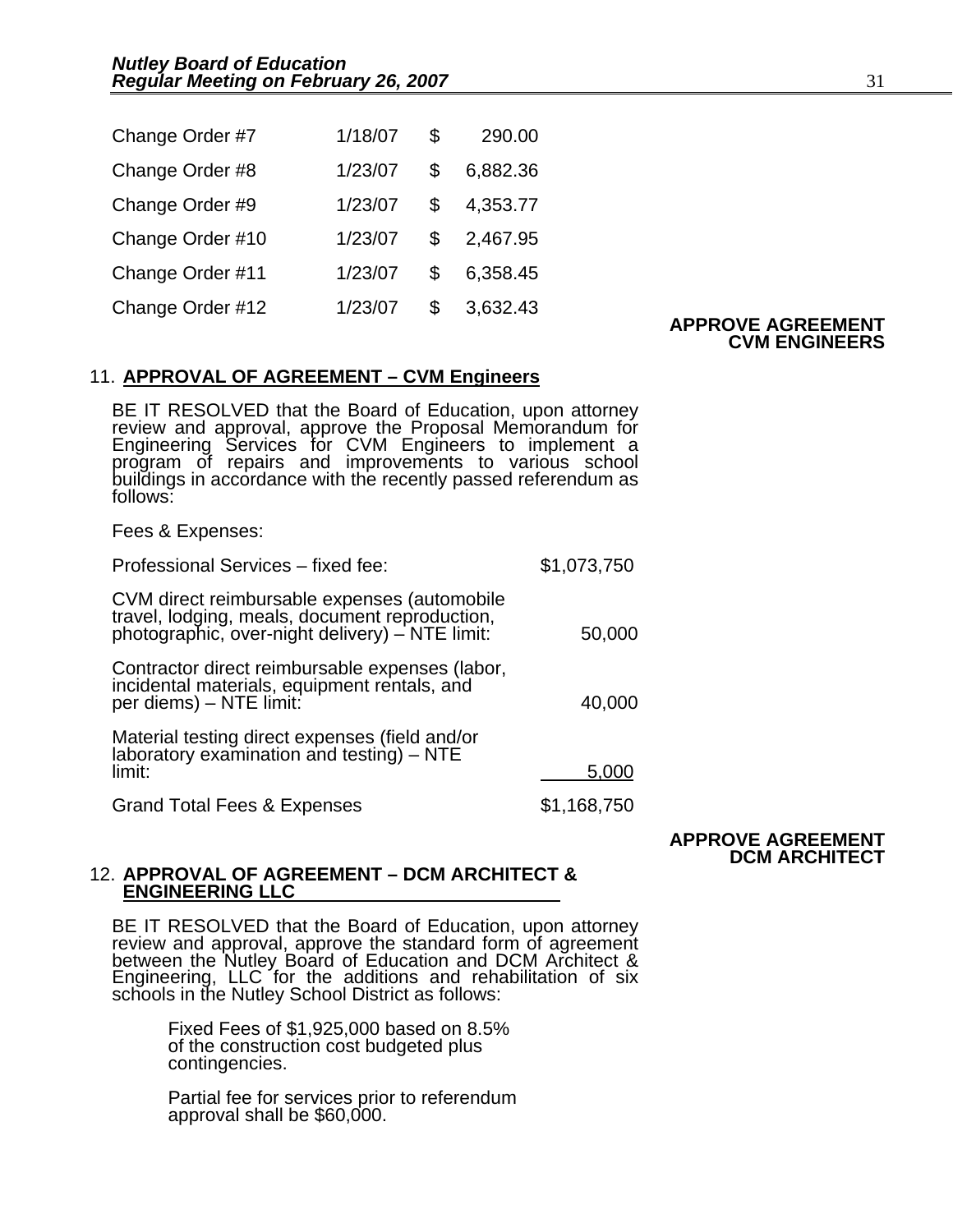### **APPROVE AGREEMENT ACACIA FINANCIAL GROUP**

### 13. **RESOLUTION AUTHORIZING PROPOSAL FOR CERTAIN FINANCIAL ADVISORY SERVICES ADOPTED BY THE BOARD OF EDUCATION OF THE TOWNSHIP OF NUTLEY IN THE COUNTY OF ESSEX, NEW JERSEY**

WHEREAS, there exists a need for specialized financial advisory services in connection with the authorization and the issuance of School Bonds by The Board of Education of the Township of Nutley in the County of Essex, New Jersey (the "Board"), a body corporate of the State of New Jersey,<br>including the review and compilation of financial and<br>demographic information of the School District; obtain appropriate credit enhancements for the school bonds; structuring the various terms and conditions associated with the school bonds; and general advice to the Board about the various financial aspects of the financing; and

WHEREAS, such financial advisory services can be provided only by a recognized firm specializing in public finance, and the firm of Acacia Financial Group, Inc., Mount Laurel, New Jersey is so recognized by the financial community; and

WHEREAS, funds are or will be available for this purpose;

BE IT RESOLVED BY THE BOARD OF EDUCATION OF THE TOWNSHIP OF NUTLEY IN THE COUNTY OF ESSEX, NEW JERSEY AS FOLLOWS:

1. The firm of Acacia Financial Group, Inc., Mount Laurel, \_New Jersey is hereby retained to provide specialized financial advisory services necessary in connection with the authorization and the issuance of the school bon Board in accordance with a Proposal submitted to the Board (the "Proposal"), in the amount of \$22,500.

2. The Proposal is awarded without competitive bidding in accordance with N.J.S.A. 18A:18A-5(a)(2) because such services are considered extraordinary and unspecifiable in their nature.

3. A copy of this resolution as well as the Proposal shall be placed on file with the Secretary of the Board. **ACCEPT** 

**AUTISM GRANT** 

## 14. **ACCEPTANCE OF AUTISM GRANT**

BE IT RESOLVED that the Board of Education accepts The<br>Governor's Initiative on Autism Discretionary Grant in the<br>amount of \$700,000.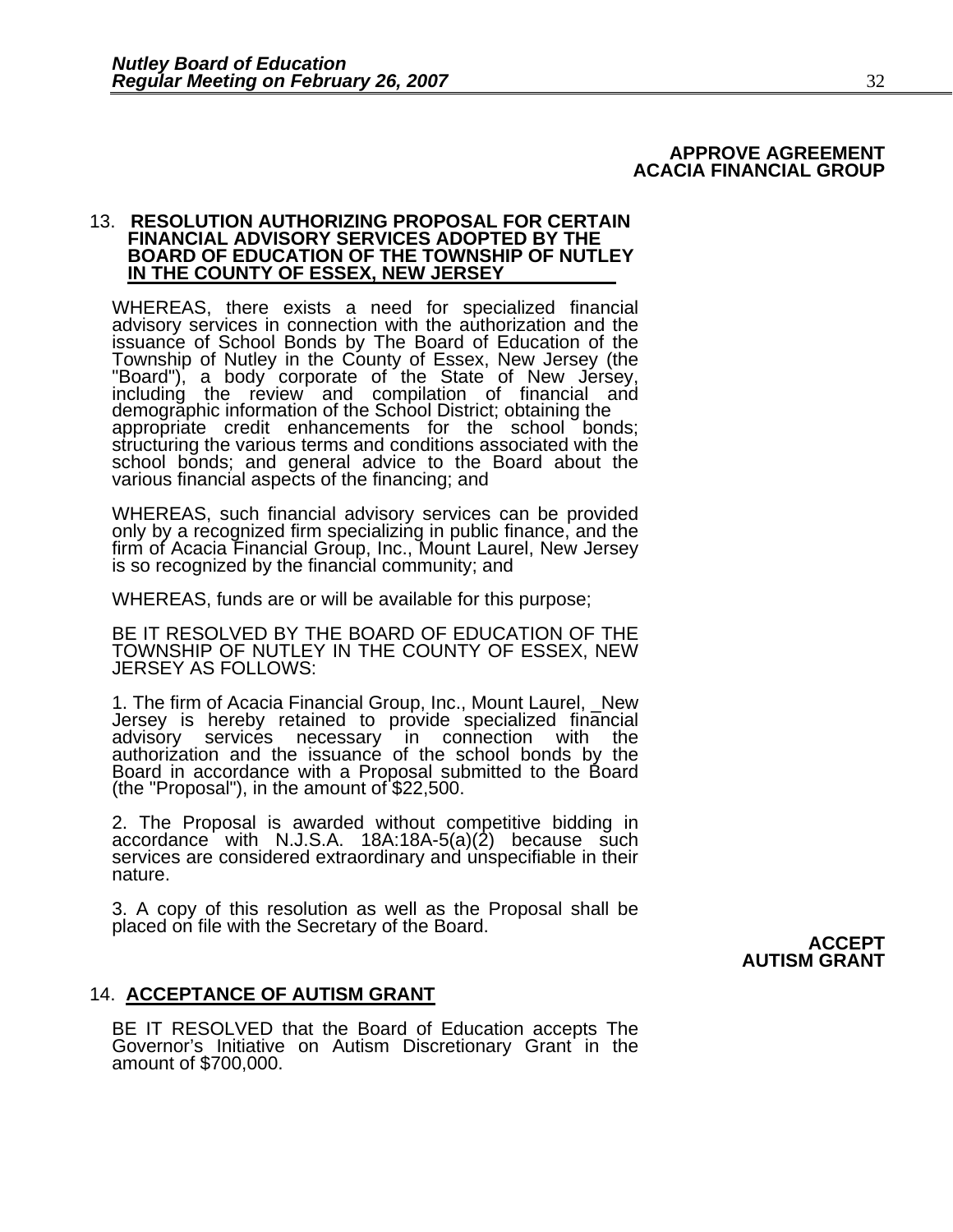# 15. **APPROVAL OF PAYMENT**

BE IT RESOLVED that the Board of Education approves the payments to the following individuals in the amounts owed to them for opting out of their insurance coverage.

| Last                | First       |               |  |  |
|---------------------|-------------|---------------|--|--|
| <b>Name</b>         | <b>Name</b> | <b>Amount</b> |  |  |
| <b>Hill Trovato</b> | Hillary     | \$<br>433.32  |  |  |
| Ippolito            | Doretta     | \$<br>433.32  |  |  |
| Jernick             | Linda       | \$<br>433.32  |  |  |
| Groeling            | Flavia      | \$<br>433.32  |  |  |
| Santoriello         | Rosa        | \$<br>433.32  |  |  |
| Rizzi               | Michele     | \$<br>433.32  |  |  |
| <b>Bolcato</b>      | Donna       | \$<br>433.32  |  |  |
| <b>Stoffers</b>     | Michael     | \$<br>433.32  |  |  |
| <b>Frost Guzzo</b>  | Jane        | \$<br>433.32  |  |  |
| Zarra               | Donna       | \$<br>433.32  |  |  |

### **APPROVE PARTIAL PAY TRU-VAL ELECTRIC CORP.**

# 16. **APPROVAL OF PARTIAL PAYMENT TO TRU-VAL ELECTRIC CORP.**

BE IT RESOLVED that the Board of Education approves partial payment in the amount of \$54,522.30 to Tru-Val Electric Corp. for the Franklin Middle School Additions and Alterations Project as per the recommendation of the Board's architect and construction manager.

# **APPROVE PARTIAL PAY CHANREE CONSTRUCTION CO.**

## 17. **APPROVAL OF PARTIAL PAYMENT TO CHANREE CONSTRUCTION CO.**

BE IT RESOLVED that the Board of Education approves partial payment in the amount of \$693,819.41 to Chanree Construction Co. for the Franklin Middle School Additions and Alterations Project as per the recommendation of the Board's architect and construction manager.

### **APPROVAL OF PAYMENT**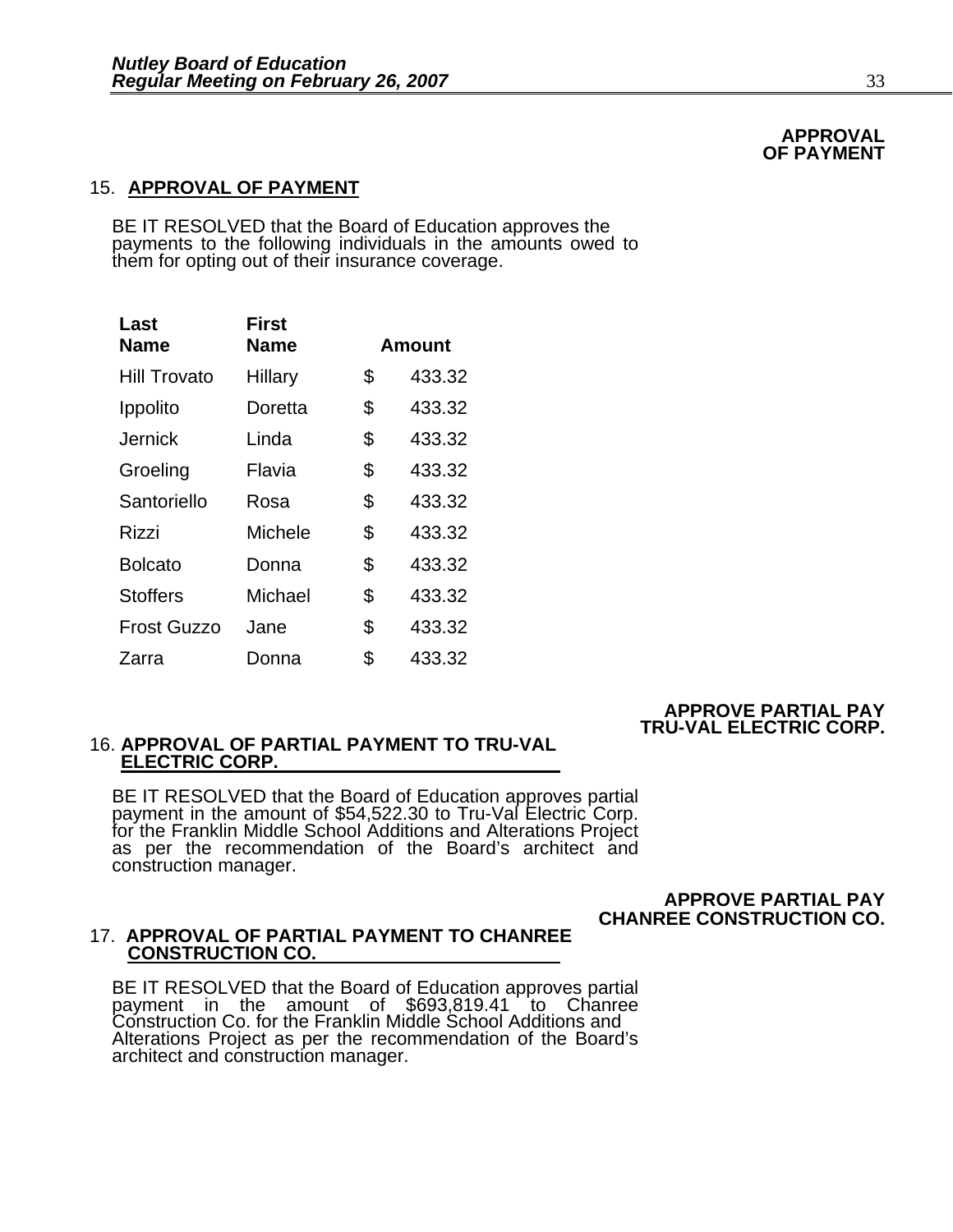## 18. **APPROVAL OF PARTIAL PAYMENT TO SPARTA STEEL CORP.**

BE IT RESOLVED that the Board of Education approves partial payment in the amount of \$37,283.19 to Sparta Steel Corp. for the Franklin Middle School Additions and Alterations Project as per the recommendation of the Board's architect and construction manager.

## **HEARING OF CITIZENS CITIZENS**

Resident Terry Quirk representative for the Nutley Parent<br>Advocacy Network thanked all who contributed for their input<br>on the Autism Grant. She also expressed her concern for the<br>upcoming testing at Franklin Middle School of the construction. She then introduced Crystal Madison to speak to the Board concerning Channel One.

Crystal Madison addressed the Board and asked questions of concern on the viewing of Channel One.

President Olivo asked if Ms. Madison could meet with Mr. Catrambone and Mr. Zarra to discuss the matter privately.

Resident Greg Palma stated he has a petition of 1,110 signatures to place the name change on the Budget Ballot for public vote.

President Olivo asked for a motion to place a question for the name change on a ballot. No motion was made.

Resident Sally Bolland stated she is not in favor of the name change. She also stated she felt there was public support for a school uniform.

Resident Greg Palma stated that DeMuro Field is not Geltrude Park.

Resident Lisa DeFabio expressed her concern for the nutritional value of the school lunches being served at Washington School.

Resident Terry Quirk stated her concern for the school lunch and the nutritional contents.

Mr. Zarra stated with Mr. Moscaritola that the Board should have a presentation on nutrition from Dowling Food Service.

Mrs. Quirk also provided input on the school uniforms. She suggested the parents and children need to be on the same page.

**HEARING OF** 

## **APPROVE PARTIAL PAY SPARTA STEEL CORP.**